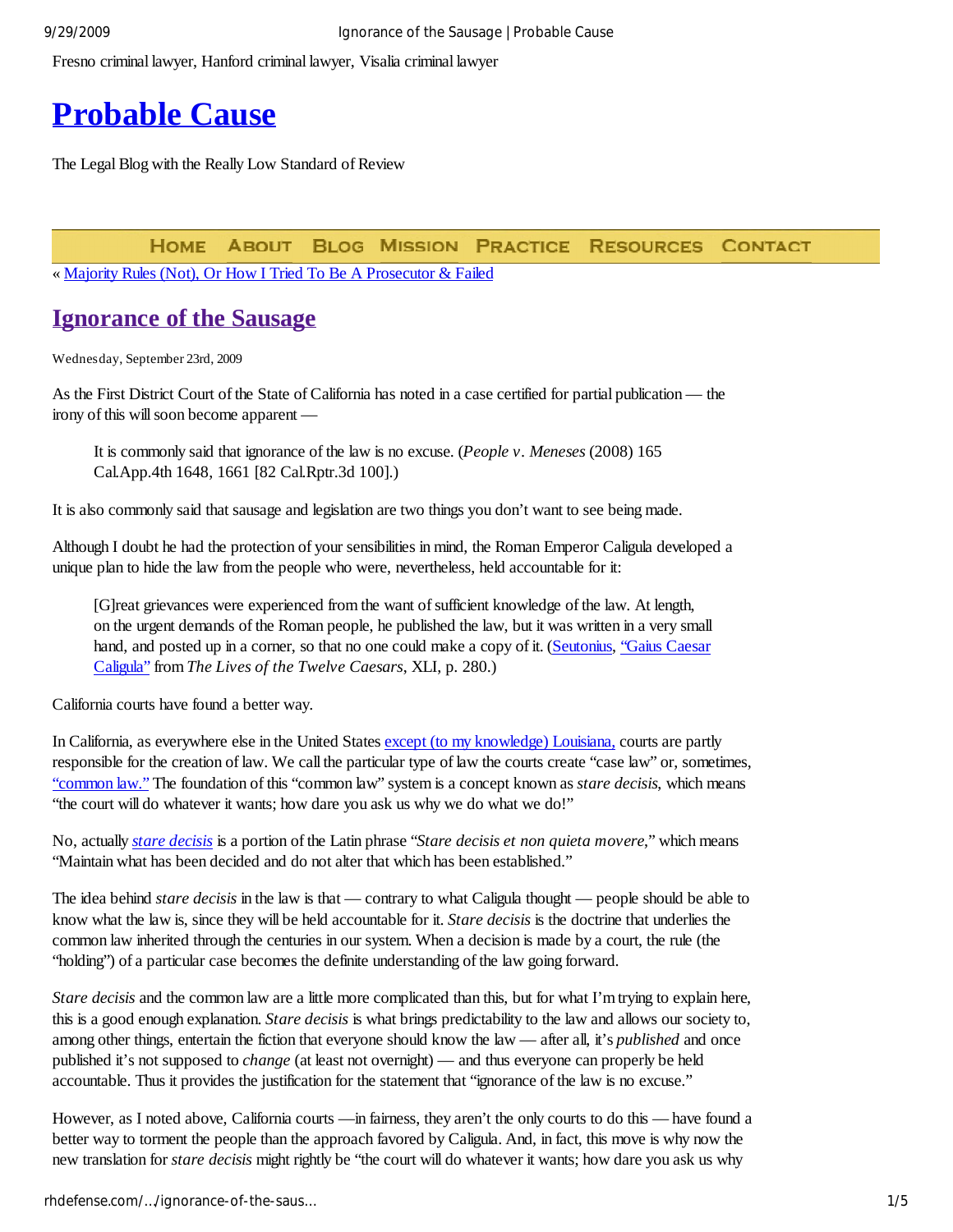we do what we do!"

The new approach is this: The court has put the new case law right out there where everyone can see it, but they have created a "Rule of Court" that labels certain cases as "unpublished" and stated that no attorney or judge may cite an unpublished case as precedent. Some have gone farther than to argue no attorney may cite an unpublished case; some have suggested that any attorney who does should be held in contempt of court. (Milton J. Silverman, "The Unpublished Opinion in California" (1976) 51 California State Bar Journal 33, 33;*see Hart v. Massanari* (9th Cir. 2001) 266 F.3d 1155.)

But as Silverman notes,

[T]his practice poses a continuing hazard to certain essential features of democracy. For the written rule of law has proved a formidable weapon in the arsenal of democracy. Where unwritten law has flourished, tyranny has prevailed. (Silverman, *supra*, 51 Cal.St.B.J. at 33.)

I ran smack into this problem recently when a judge noted — *and let me be clear that I will neither name the judge nor provide any other information about the case because a) I'm not looking for a fight, or any other trouble, and b) as I hope this article will show, I actually sympathize with the judge on this one*  that he was "not" relying on two unpublished cases, one of which was directly on point, when he gave a tentative ruling.

The problem is that there were *no* published cases anyone could cite that stated the rule the unpublished cases stated. And one of those unpublished cases was exactly like the case being considered by the judge. And the unpublished case was from the appellate court in our district. All of which made it very tempting for the judge, who was tentatively indicating he was going to make a decision that matched the unpublished case perfectly, to rely upon the unpublished case as precedent.

Again, I want to be crystal clear about something: I am *not* writing this article to "pick a fight" with that judge. I happen to think the judge *should* be able to cite the unpublished case as precedent. That there is a Rule of Court saying we cannot do this is, in my opinion, wrong. That's why I wrote this article.

I want to be clear that I'm not "calling out" this judge because I have recently learned that some judges do read my blog. At least when they are researching some topic on which I've written and Google coughs up one of my articles.

There is a problem with this (my viewpoint), though. The California rule about unpublished cases has been around a long time. Because of that, there are some significant problems that could develop if this rule were relaxed or changed.

See, there are a lot of unpublished opinions — such as the ones the judge is (not) relying on for his tentative ruling — which contradict *published* opinions. *Published* opinions *are* citable as precedent.

The reasons for this problem are myriad. Partly it's because "the unpublished opinion is, by definition, supposed to be shorter and less polished than a formally published opinion." (Joshua R. Mandell, "Trees That Fall in the Forest: The Precedential Effect of Unpublished Opinions" (2001) 34 Loyola of Los Angeles Law Review 1255, 1266.) Furthermore, "a system that allows selective publication of opinions allows courts to depart from prior decisions for no reason whatsoever." (Johanna S. Schiavoni, "Who's Afraid of Precedent?: The Debate Over the Precedential Value of Unpublished Opinions" (2002) 49 UCLA L. Rev. 1859, 1868.)

If judges had the legislative power to 'depart from' established legal principles [*stare decisis*], 'the subject would be in the hands of arbitrary judges, whose decisions would be then regulated only by their own opinions….' (Schiavoni, *supra*, 49 UCLA L. Rev. at 1869.)

And guess what? Or, should I say, "Surprise!" This actually happens.

[Ninth Circuit Court Judge] Kozinski points out that trying to parse an unpublished opinion to determine the thinking of judges is futile because most likely, the judges have had little if anything to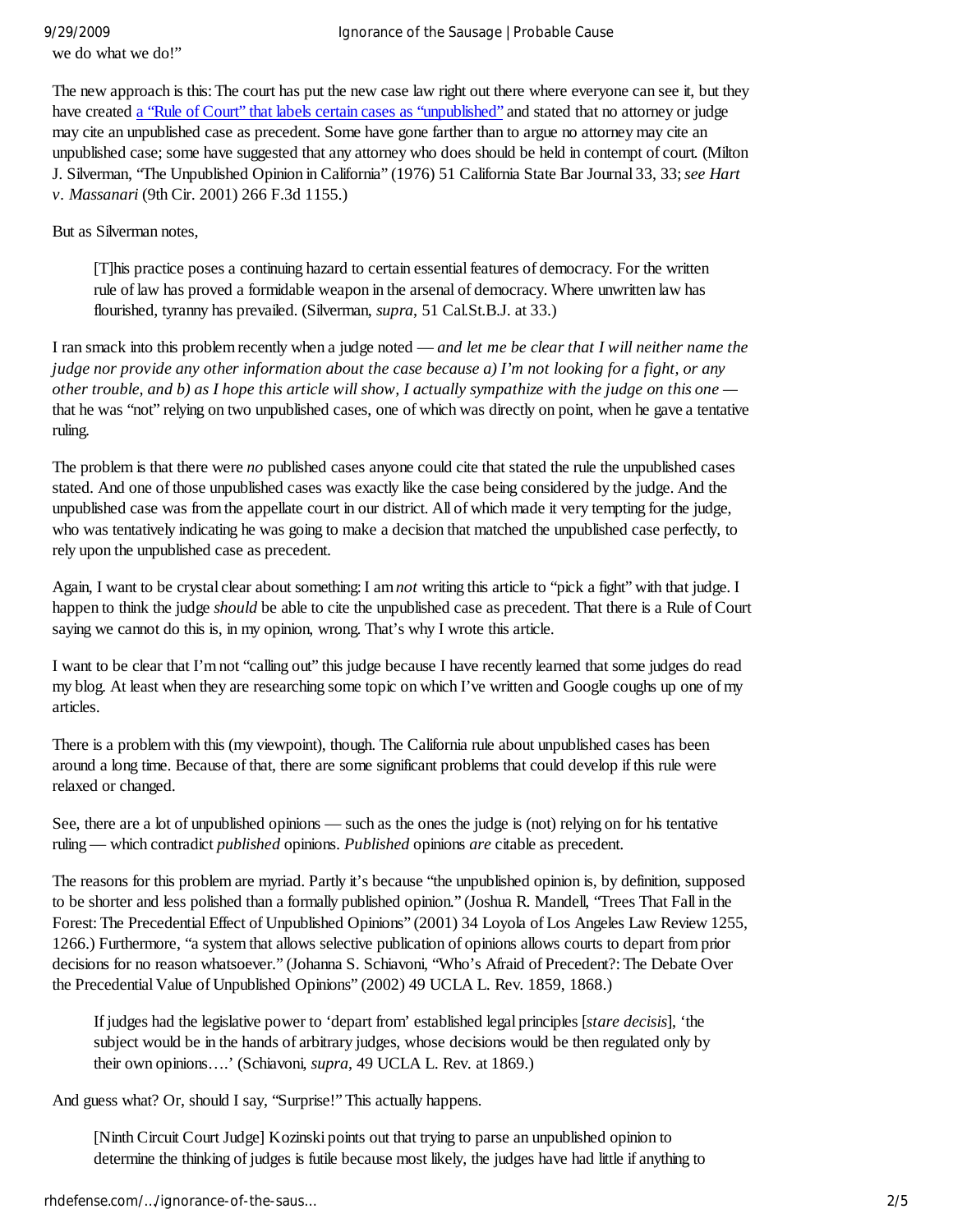#### 9/29/2009 Ignorance of the Sausage | Probable Cause

do with the opinion. Holding the judiciary responsible for writing an opinion that is reasoned according to law just because three judges signed it is, to him, unreasonable. Startled by the candor, the Federal Judicial Center (hereinafter the FJC) issued a press release *to disclose (belatedly) the judiciary's delegation of most decision-making to non-judicial staff.* (Kenneth J. Schmier and Michael K. Schmier, "Has Anyone Noticed the Judiciary's Abandonment of Stare Decisis?" (2005) 7 J.L. & Soc. Challenges 233, 245, emphasis added.)

In other words, sometimes "judges dictate right results to be supported by clerk-drawn opinions…resulting in legal analysis that often falls short of its conclusions." (Schmier and Schmier, *supra,* 7 J.L. & Soc. Challenges at 246.)

Finally, at least as far back as 1973, "[o]ne other source of concern" was noted:

Certification for non-publication has of late become a technique whereby the Supreme Court can get rid of what it apparently deems to be erroneous or otherwise improvident decisions of the Court of Appeal. (Gideon Kanner, "The Unpublished Appellate Opinion: Friend or Foe?" (1973) 48 Cal.St.B.J. 386, 391.)

When the original California rule creating "unpublished opinions" and making them uncitable was created, the rationale was that cases were ballooning out of control. At the rate they were going, not even a superhuman attorney could expect to keep current on the law; there were just too many new cases.

But here's a dirty little secret: If "keeping current on the law" means "reading new opinions as they're published," *I do not know of a single attorney or judge who keeps current on the law*. That's just not how we "do law" today — if it ever was.

Sure, we try to "keep up with" the most important cases. But the reality is that no judge, no attorney, has the time to read every new opinion that is published, even though from 2000 to 2008 more than 81 percent of federal appellate opinions were unpublished (with the Fourth Circuit Court of Appeal leading the charge at 92 percent) and, in 2002, 93 percent of California opinions were unpublished. (Aaron S. Bayer, "Unpublished appellate opinions are still commonplace" (August 24, 2009) The National Law Journal 14; The Third Branch, "Congress/Courts Study Use of Unpublished Opinions (2002) available at http://www.uscourts.gov/ttb/july02ttb/unpublished.html.)

When lawyers write briefs, or judges write opinions, we utilize search engines to help us find cases relevant to the issues. Lawyers, we hope, — we really, really hope — are a little more inclined than judges to do things this way, but what we do is plug terms into search engines that we hope are going to help us find cases that support our point of view. If we actually *read* the cases, we're bound to find out "what the law is" even with this slanted approach.

(But here's another nasty secret: One of my favorite things to see in a prosecution brief is a quote that starts with, ends with, or contains an ellipsis ("…"). Why? Because I know that means they left something out. And although this is a perfectly acceptable way to save a reader's time by deleting *irrelevant* content, I learned a long time ago that prosecutors will use it to delete content that goes contrary to their position, because they expect that no one is going to go look for the source and discover the misleading nature of the quote. I can't tell you how enjoyable it is in my Reply Brief to re-quote the section, adding in the material elided by the prosecution.)

Whatever justification may have existed in the days preceding contemporary database and search engine technology is long gone.

Requiring judges to provide principled reasons for their decisions separates the judicial function from the legislative. The fact that opinions are available for scrutiny by the public and by other members of the bar and the judiciary increases the accountability of the judges on a decisionmaking panel Additionally, by articulating their reasoning, judges inform the parties of the reasons for the result in the case. The practice increases the legitimacy of the entire judicial system in the eyes not only of the litigants, but also of the general public. In contrast, when cases are decided without oral argument or a published opinion (or without either, which commonly occurs) the "parties have little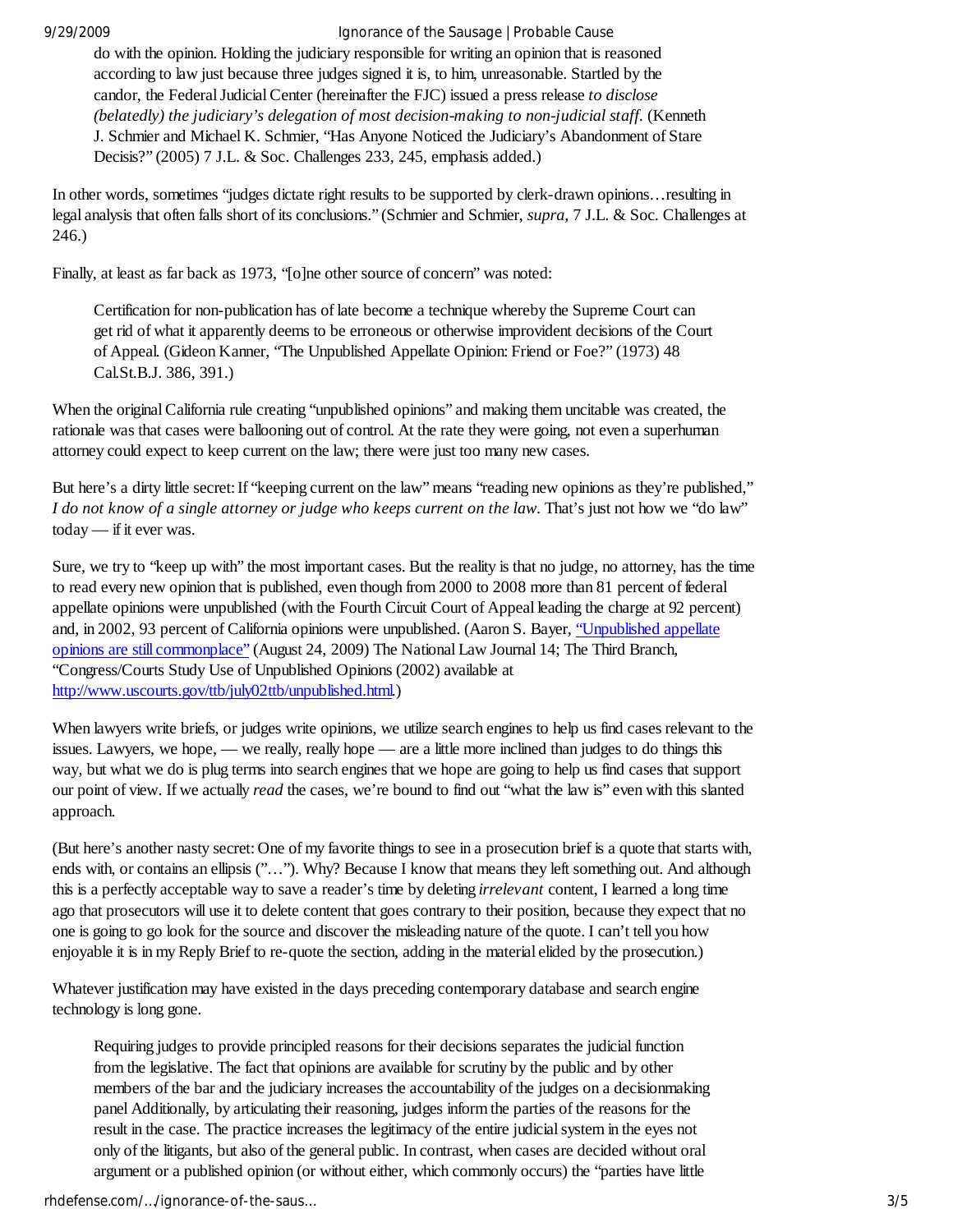#### 9/29/2009 Ignorance of the Sausage | Probable Cause

assurance that the judges have paid attention to their case." A system of universal publication and citation would ensure that judges provide reasons for their decisions and thus reassure litigants that their cases are adequately adjudicated. (Schiavoni, *supra,* 49 UCLA L. Rev. at 1882.)

Equally importantly, it would encourage consistency in decisionmaking. It would put some teeth back into *stare decisis*. It would eliminate situations like the one that brought this issue to my attention in the first place: there would be no "unpublished" opinions around to contradict published opinions. Contradictory opinions would have to be explained with explicit statements that prior law had been overruled and no opportunity to whipshaw back and forth depending upon the judicially-desired result.

Then the next time someone tried to feed me a bit of case law I don't like, at least I'd have some faith that it was properly made.

This entry was posted on Wednesday, September 23rd, 2009 at 12:44 pm and is filed under Rule of Law. Hyperlinked tags for this post include case law, common law, ignorance of the law, judge-made law, precedent, precedential value, stare decisis, the rule of law. You can follow any responses to this entry through the RSS 2.0 feed. You can leave a response, or trackback from your own site.

## **One Response to "Ignorance of the Sausage"**

1. *Kenneth Schmier* Says: September 29th, 2009 at 6:07 pm

Excellent statement of many of our concerns and objectives.

I also want to tell you that we have on appeal our suit in the District Court for Northern California challenging the California no-citation rule. We sought an injunction against the rule as a prior restraint of speech, in the circumstance where the speech was attribution of three relevant, consistent, appellate court decisions by an attorney in the manner of citation of relevant precedent, that, if citable, would compel exoneration of the client defendant. See http://www.nonpublication.com/svsc for pleadings.

## **Leave a Reply**

| Name (required)                         |
|-----------------------------------------|
| Mail (will not be published) (required) |
| Website                                 |